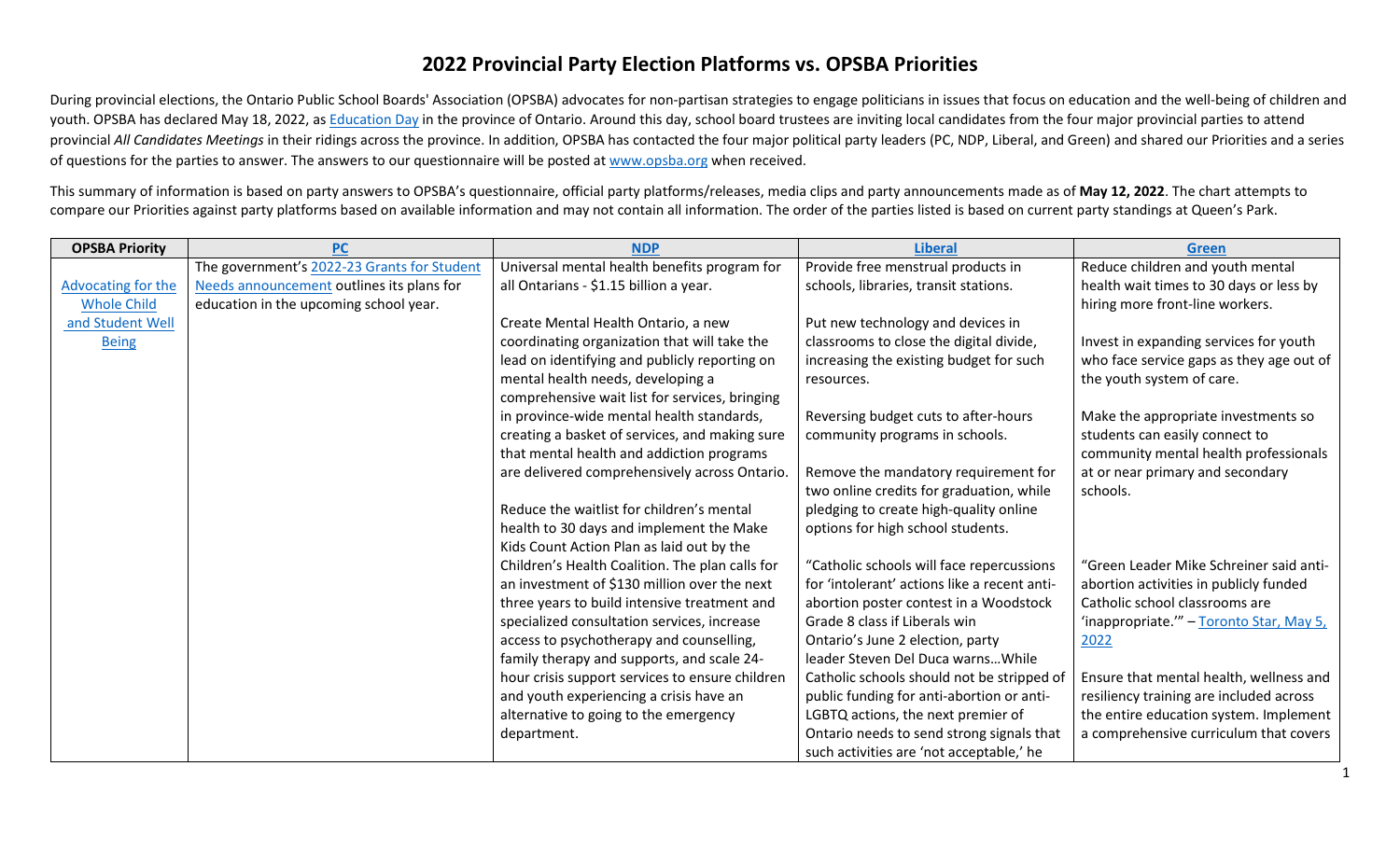|  | Increase in-school support by hiring more       | added Wednesday. 'This is not the right    | issues such as mental wellness, coping  |
|--|-------------------------------------------------|--------------------------------------------|-----------------------------------------|
|  | mental health workers, child and youth          | time for us to have a decision about how   | skills, and stress management.          |
|  | workers, and other education workers. We        | we can further undermine or disrupt        |                                         |
|  | will create a new position at the school board  | publicly funded education,' Del Duca told  | Replicate networks such as the Guelph   |
|  | to assess and improve the delivery of mental    | reporters in Etobicoke when asked about    | and Wellington County ACEs Coalition    |
|  | health care in our schools.                     | the possibility of withdrawing millions in | province-wide to increase programming   |
|  |                                                 | public funding for Catholic schools or     | available to prevent the effects of     |
|  | Work with teachers to improve workplace         | imposing other financial penalties." -     | adverse childhood experiences.          |
|  | violence reporting and develop training         | Toronto Star, May 5, 2022                  |                                         |
|  | materials to ensure education workers, and      |                                            | Invest in Youth Wellness Hubs province- |
|  | kids, are safe at school.                       | Reinstate an optional Grade 13.            | wide as a one-stop shop for             |
|  |                                                 |                                            | employment, health, education,          |
|  | Build on Ontario's Provincial and               | Offer classes on mental health, financial  | recreation and housing support. Our     |
|  | Demonstration schools' track record of          | literacy, taxes and more.                  | goal should be to have at least one in  |
|  | success, especially in helping students who are |                                            | each community across Ontario.          |
|  | deaf, blind or deaf-blind, and students with    | End academic streaming.                    |                                         |
|  | severe learning disabilities who need greater   |                                            | Support in-person learning and oppose   |
|  | support.                                        | Make report cards easier to understand.    | any move toward mandatory e-learning    |
|  |                                                 |                                            | or hybrid learning models.              |
|  | Implement a Working Group on Teacher            | End EQAO tests and replace it with a new   |                                         |
|  | Shortage in the French-Language School          | assessment strategy.                       | Eliminate the EQAO standardised         |
|  | System.                                         |                                            | testing and update the elementary       |
|  |                                                 | Reduce wait times for special education.   | curriculum to reduce prescribed student |
|  | Respect the constitutional right of French      |                                            | outcomes.                               |
|  | school boards to control their own learning,    | Update curriculum to reflect a more        |                                         |
|  | and scrap plans to take online course content   | modern and diverse Ontario.                | Increase funding for enhanced outdoor   |
|  | out of the hands of French-language school      |                                            | education, greenspace in school yards,  |
|  | boards.                                         | More support for French learning and       | and enhanced curriculum content on      |
|  |                                                 | increase funding for language lessons of   | critical environmental topics such as   |
|  | Review the process for approval of new          | all kinds since knowing multiple           | food literacy and climate change.       |
|  | schools to ensure that students province-wide   | languages is so important in our           |                                         |
|  | are able to access French-language learning.    | globally-connected world.                  | Implement a province-wide nutritious    |
|  |                                                 |                                            | school lunch program.                   |
|  | Ensure front-line teachers play a role in       | Ensure no student waits more for critical  |                                         |
|  | curriculum development, and that they are       | mental health help.                        | Address racism in schools with          |
|  | provided with time and support to learn and     |                                            | mandatory collection and reporting of   |
|  | implement it.                                   | Hire 1,000 more mental health workers      | race-based data for student, teacher    |
|  |                                                 | for students and staff.                    | and staff populations, as well as       |
|  |                                                 |                                            |                                         |

2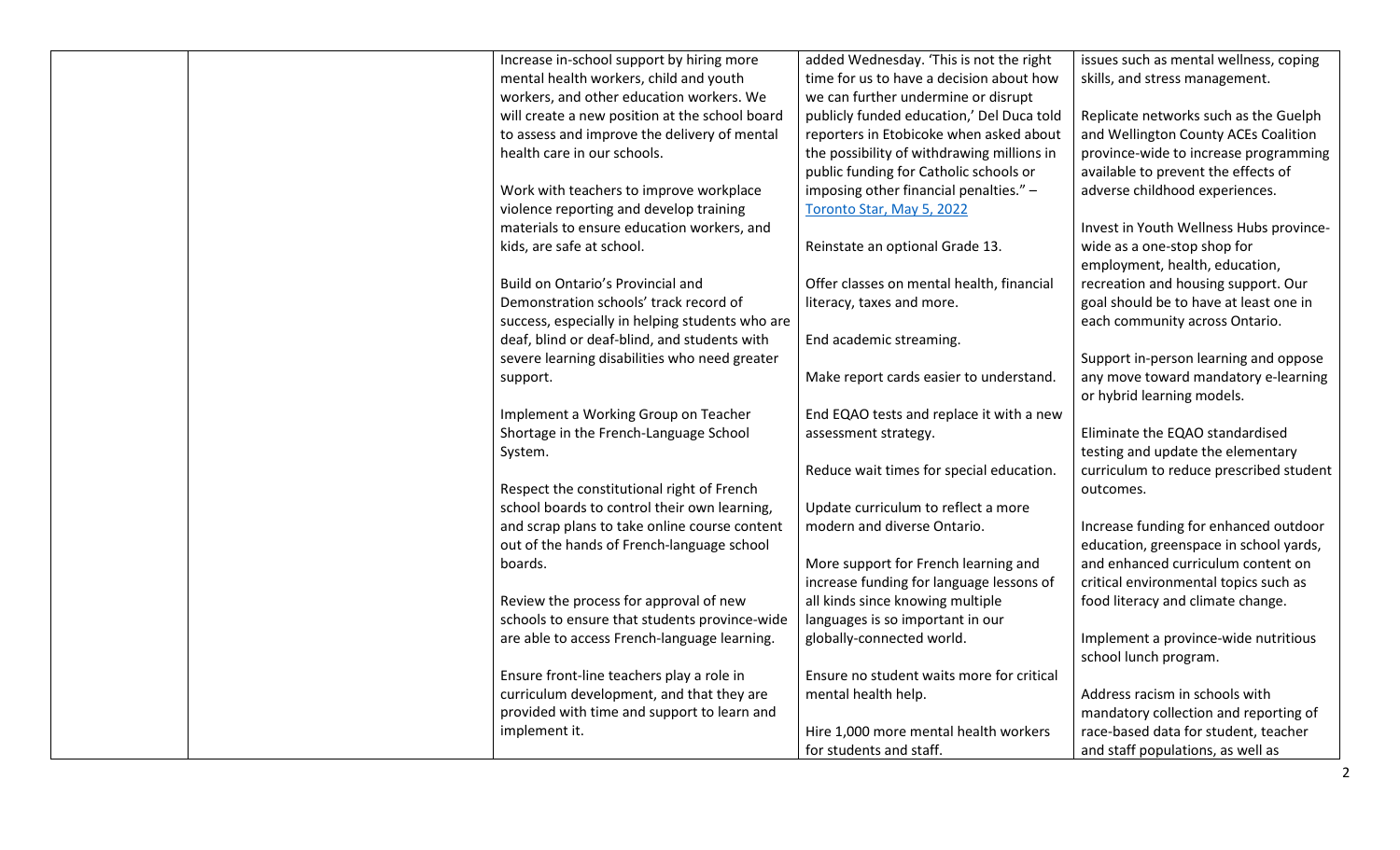|  | Amend the Education Act to address racism<br>and discrimination by creating amendments to       | Make mental health first aid training                                              | implementing standard procedures<br>around the reporting of incidents of |
|--|-------------------------------------------------------------------------------------------------|------------------------------------------------------------------------------------|--------------------------------------------------------------------------|
|  | set out clear, consistent definitions of racism<br>and anti-racism and standard policies around | more available to staff.                                                           | racism.                                                                  |
|  | racial equity training for education workers,                                                   | Providing a free Ontario-grown breakfast                                           | End streaming in our education system                                    |
|  | procedures for reporting incidents of racism<br>and resources for students who experience       | for every K-12 student who needs one by<br>expanding the Student Nutrition         | to ensure equity for all students.                                       |
|  | racism.                                                                                         | Program.                                                                           | Immediately remove all Resource<br>Officers from Ontario schools.        |
|  | Ensure students learn the history of the                                                        | Make sure elementary students have a                                               |                                                                          |
|  | Holocaust, to prevent antisemitism, hatred,                                                     | minimum of 60 minutes                                                              | Establish clearly visible all-gender                                     |
|  | and the insidious spread of Holocaust denial.                                                   | of physical activity a day (up from the<br>current 20 minutes).                    | washrooms and update school<br>communications to become more             |
|  | Supporting de-streaming - will continue the                                                     |                                                                                    | gender inclusive, recognising that                                       |
|  | work of ending streaming in Ontario.                                                            | "Ontario Liberals will make the COVID-19<br>vaccine for kids part of the universal | gender exists on a spectrum.                                             |
|  | End EQAO testing, and work collaboratively                                                      | roster of vaccines that are required for                                           | Update the curriculum to include                                         |
|  | with educators to determine how random                                                          | kids to attend publicly-funded school." -                                          | informed discussions of anti-Black                                       |
|  | sampling could help spot early trends and                                                       | Steven Del Duca, May 7, Toronto Sun                                                | racism, 2SLGBTQIA+ prejudice, and all                                    |
|  | determine where we should focus on                                                              |                                                                                    | forms of discrimination across subject                                   |
|  | improvement.                                                                                    |                                                                                    | areas.                                                                   |
|  | Scrap the mandatory requirement for two                                                         |                                                                                    | Require anti-racism and anti-oppression                                  |
|  | online courses and end hybrid learning                                                          |                                                                                    | training for all public sector employees                                 |
|  | models.                                                                                         |                                                                                    | and legislators.                                                         |
|  | Ensure Ontario curricula is developed and led                                                   |                                                                                    | Address the overrepresentation of Black                                  |
|  | by certified Ontario teachers, not private                                                      |                                                                                    | children in provincial care by the                                       |
|  | companies.                                                                                      |                                                                                    | development of frameworks to provide                                     |
|  |                                                                                                 |                                                                                    | culturally appropriate services to Black                                 |
|  | Create thousands of new, paid co-op and                                                         |                                                                                    | children, youth and families. Identify                                   |
|  | internship opportunities for young people:                                                      |                                                                                    | and address existing standards and                                       |
|  | Invest to create thousands of new paid                                                          |                                                                                    | structures that continue to harm Black<br>families.                      |
|  | placements for post-secondary students to get<br>real-life work experience.                     |                                                                                    | Provide annual reports on the number                                     |
|  |                                                                                                 |                                                                                    | and proportion of Black and Indigenous                                   |
|  |                                                                                                 |                                                                                    | children who are in care, and establish                                  |
|  |                                                                                                 |                                                                                    | an independent office to investigate                                     |
|  |                                                                                                 |                                                                                    |                                                                          |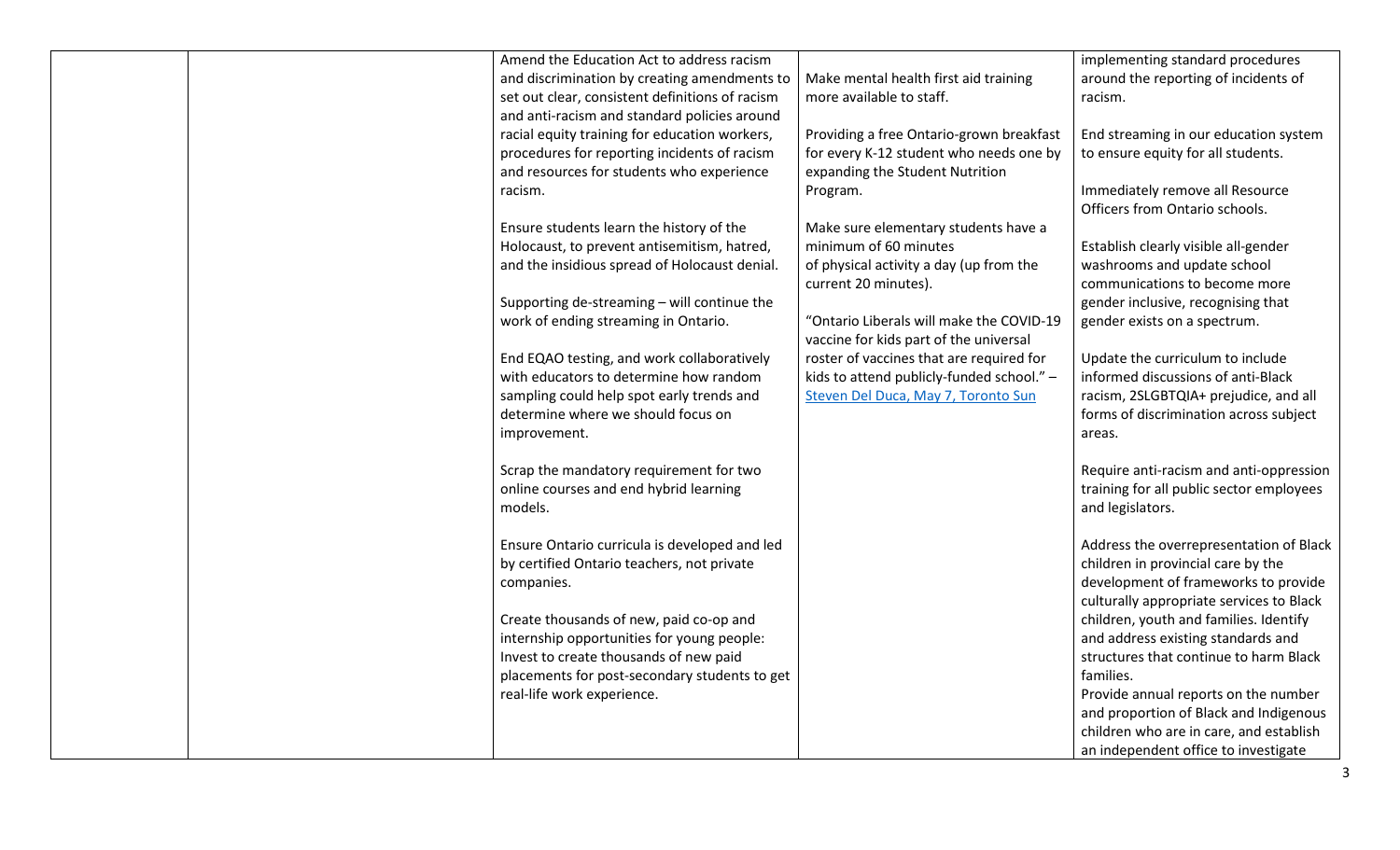|                                                 |                                                                 |                                                                                       | claims of unfair treatment by case<br>workers called in to assess a child's |
|-------------------------------------------------|-----------------------------------------------------------------|---------------------------------------------------------------------------------------|-----------------------------------------------------------------------------|
|                                                 |                                                                 |                                                                                       | circumstances.                                                              |
|                                                 |                                                                 |                                                                                       |                                                                             |
|                                                 |                                                                 |                                                                                       | Dedicate resources and funding to                                           |
|                                                 |                                                                 |                                                                                       | directly support 2SLGBTQIA+ youth                                           |
|                                                 |                                                                 |                                                                                       | groups.                                                                     |
|                                                 |                                                                 |                                                                                       | Make broadband internet an essential                                        |
|                                                 |                                                                 |                                                                                       | service and roll out high-speed access                                      |
|                                                 |                                                                 |                                                                                       | across the province.                                                        |
|                                                 |                                                                 |                                                                                       | Provide incentives for businesses                                           |
|                                                 |                                                                 |                                                                                       | involved with green retrofits,                                              |
|                                                 |                                                                 |                                                                                       | reforestation, and other forms of green                                     |
|                                                 |                                                                 |                                                                                       | economic activity to provide Ontario                                        |
|                                                 |                                                                 |                                                                                       | youth with valuable job experience.                                         |
|                                                 |                                                                 |                                                                                       | Provide education and grant                                                 |
|                                                 |                                                                 |                                                                                       | opportunities to encourage students to                                      |
|                                                 |                                                                 |                                                                                       | enter into the agri-food business.                                          |
|                                                 | Establish a Partnership Table with                              | Reconvene the Education Partnership                                                   | Allow municipalities the option to use a                                    |
| <b>Supporting</b><br><b>Trustees as Leaders</b> | representation from workers' unions, school                     | Table and listen to associations, school<br>boards, unions, municipalities and parent | ranked ballot voting system for<br>elections.                               |
| in Education                                    | board trustees, principals and other education<br>stakeholders. | groups on the commitments we're                                                       |                                                                             |
|                                                 |                                                                 | making around learning.                                                               | Create limits for municipal elections                                       |
|                                                 |                                                                 |                                                                                       | whereby no person may contribute                                            |
|                                                 |                                                                 |                                                                                       | more than \$1000 to all candidates,                                         |
|                                                 |                                                                 |                                                                                       | combined.                                                                   |
|                                                 |                                                                 |                                                                                       | Make funding available for non-profit                                       |
|                                                 |                                                                 |                                                                                       | organisations that provide additional                                       |
|                                                 |                                                                 |                                                                                       | training and mentorship opportunities                                       |
|                                                 |                                                                 |                                                                                       | for women, Black, Indigenous,                                               |
|                                                 |                                                                 |                                                                                       | racialised, and 2SLGBTQIA+ individuals<br>who are considering running for   |
|                                                 |                                                                 |                                                                                       | political office.                                                           |
|                                                 |                                                                 |                                                                                       |                                                                             |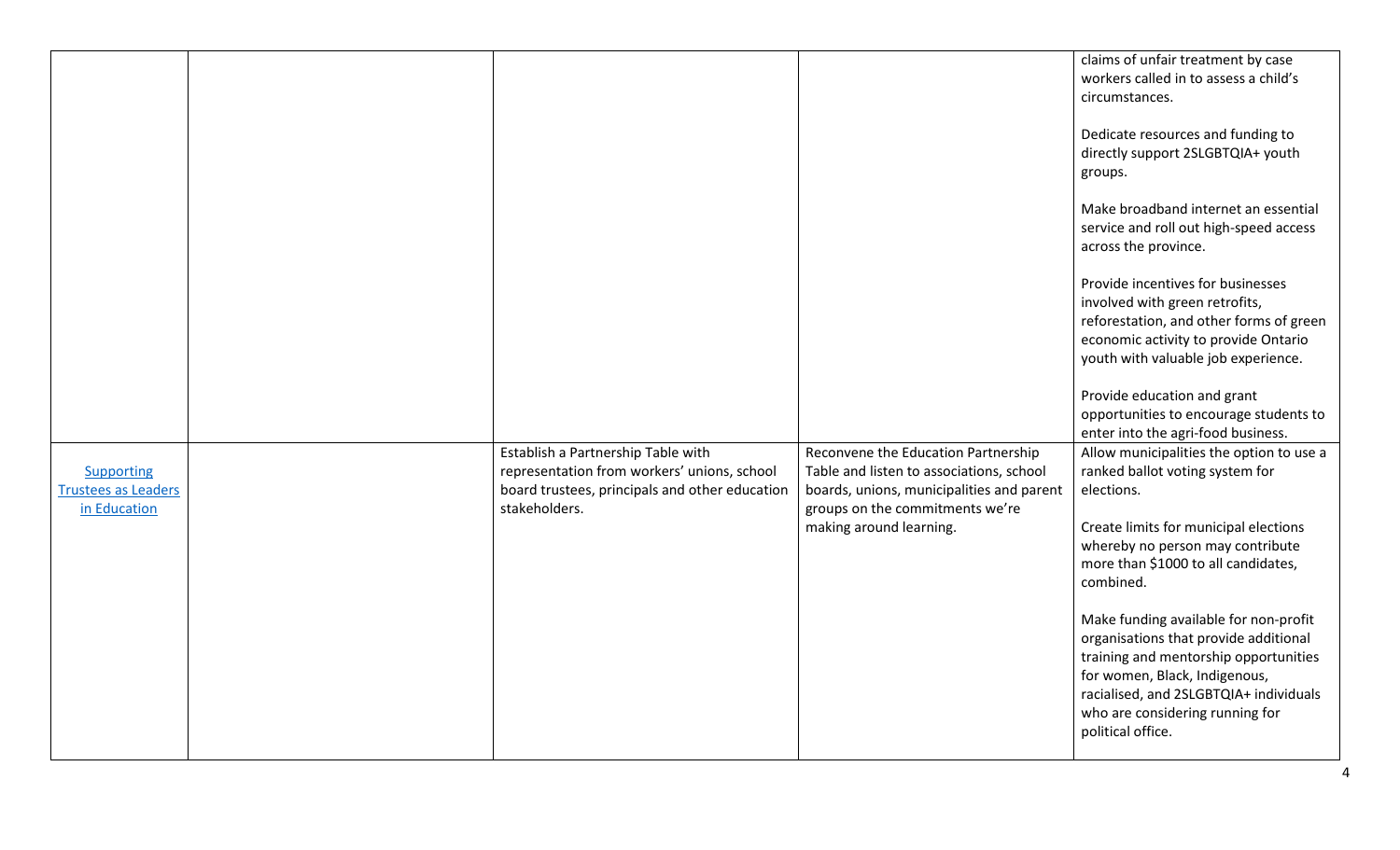|                          |                                             |                                                  |                                             | Reduce the voting age to 16 years old.    |
|--------------------------|---------------------------------------------|--------------------------------------------------|---------------------------------------------|-------------------------------------------|
|                          |                                             | Repeal Bill 124, Protecting a Sustainable Public | Cut class sizes province-wide, capping      | Cap grades 4 to 8 class sizes to at least |
| Strengthening            |                                             | Sector for Future Generations Act: "Restore      | them at 20 students for every grade - this  | 24 students and kindergarten to at least  |
| <b>Positive Labour</b>   |                                             | respect and fair compensation for the people     | would also require the hiring of 10,000     | 26 students.                              |
| <b>Relations</b>         |                                             | who deliver education."                          | teachers, the Liberals say, adding they     |                                           |
|                          |                                             |                                                  | would recruit teachers from other           | Work with school boards to ensure         |
|                          |                                             | Cap classes for Grades 4 through 8 at 24.        | provinces, help qualified teachers          | recruitment and retention practices for   |
|                          |                                             | Reduce high school class sizes.                  | immigrate to Ontario, and attract some      | staff are transparent and reflect the     |
|                          |                                             |                                                  | of the 80,000 Ontario certified teachers    | diversity of Ontario's population and     |
|                          |                                             | Cap Full Day Kindergarten class size at 26, and  | not currently employed by schools back      | ensure culturally relevant and            |
|                          |                                             | maintain the Teacher-ECE team.                   | to teaching. They would also support        | responsive programming is included in     |
|                          |                                             |                                                  | teacher education programs -                | mandatory staff training.                 |
|                          |                                             | Roll back changes to the governance of the       | particularly for French-language            |                                           |
|                          |                                             | Ontario College of Teachers.                     | educators.                                  | Create incentives to increase the         |
|                          |                                             |                                                  | Put new technology and devices              | number of French-speaking individuals     |
|                          |                                             |                                                  | in classrooms to close the digital          | in teachers college programs.             |
|                          |                                             |                                                  | divide                                      |                                           |
|                          |                                             |                                                  | Reverse the Ford Conservatives'             |                                           |
|                          |                                             |                                                  | budget cuts to after-hours                  |                                           |
|                          |                                             |                                                  | community programs in schools.              |                                           |
|                          |                                             |                                                  |                                             |                                           |
|                          |                                             |                                                  | Hire 5,000 more special education           |                                           |
|                          |                                             |                                                  | workers.                                    |                                           |
|                          |                                             |                                                  |                                             |                                           |
|                          | The government's 2022-23 Grants for Student | Work with parents, front-line educators,         | Spend \$10 billion to build and repair      | Establish an independent review of        |
| <b>Advocating for</b>    | Needs announcement outlines its financial   | students, and educational experts to overhaul    | schools, with funding coming from           | Ontario's education funding formula,      |
| Sustainable and          | plans for education in the upcoming school  | the education funding formula, starting with a   | cancellation of the planned Highway 413.    | and review the formula every five years.  |
| Equitable                | year.                                       | comprehensive public review to be completed      | This would include building 200 new         |                                           |
| <b>Education Funding</b> |                                             | within one year.                                 | schools, and repairing, upgrading and       | Ensure the updated formula includes       |
|                          | Balance the budget in 2027-28.              |                                                  | rebuilding an additional 4,500. All schools | adequate funding for ESL grants, special  |
|                          |                                             | Hire 20,000 Teachers and Education Workers       | would receive new ventilation systems, if   | education assistants, counsellors, and    |
|                          |                                             | and invest in in-school remedial learning        | they are needed.                            | other specific supports to provide        |
|                          |                                             | programs to help students recover after two      |                                             | equitable access to learning and school   |
|                          |                                             | years of learning disruptions.                   | Put schools and community hubs in the       | activities for all students.              |
|                          |                                             |                                                  | same building and encourage schools and     |                                           |
|                          |                                             |                                                  | community services to share buildings so    |                                           |
|                          |                                             |                                                  | students and their families can easily      |                                           |

5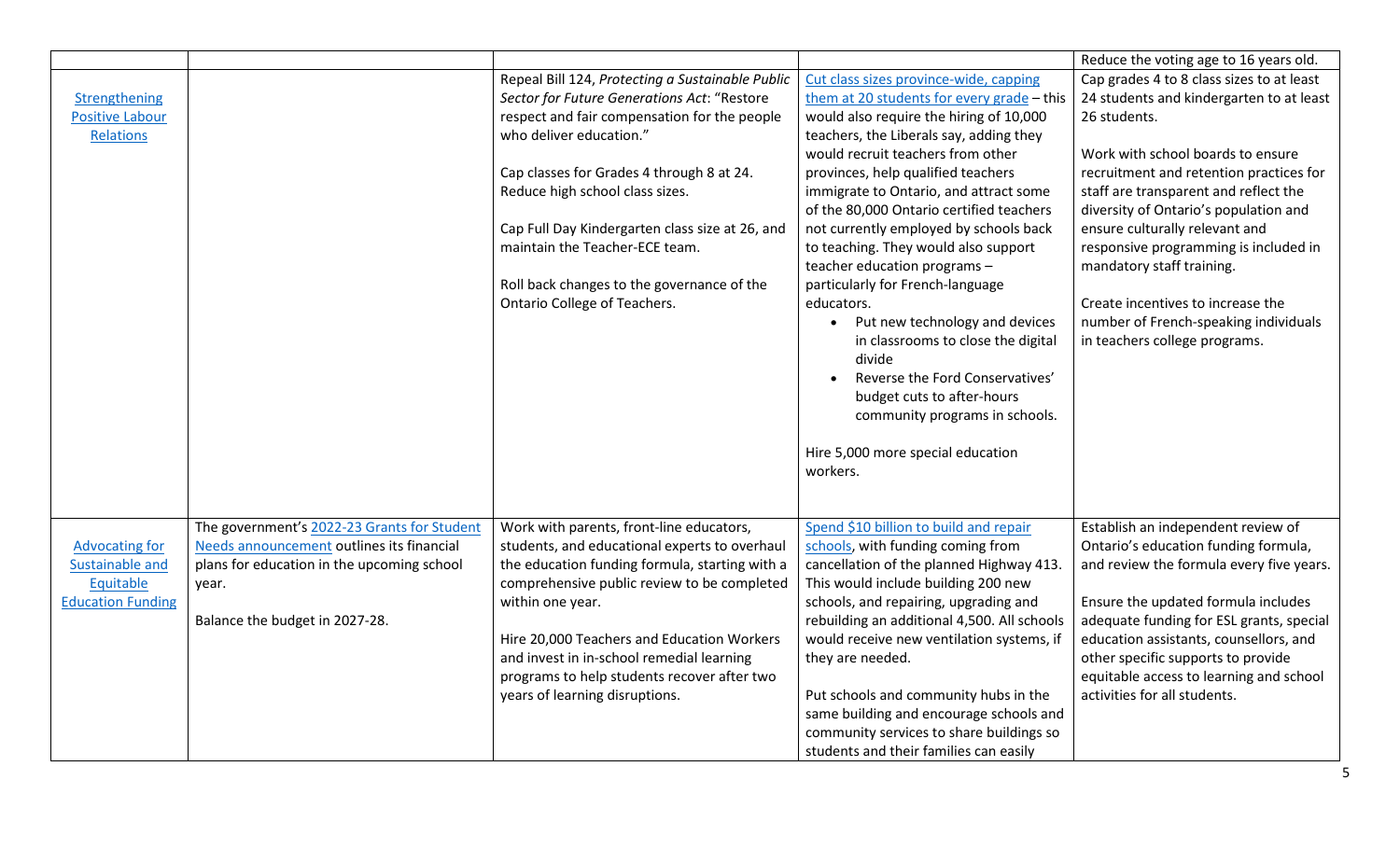|                                                                                           | Hire more custodians and maintenance staff<br>and establish a province-wide standard for<br>cleaning and school repairs.<br>Base special education funding on needs with<br>timely needs assessments. This will mean<br>overall funding increases for students with<br>special educational needs, helping schools,<br>teachers and education assistants.<br>Clear the school repair backlog: Address the<br>backlog, with a plan to clear it within 10 years.<br>Double the Rural and Northern Education<br>Fund.<br>Upgrade public school buildings to make them<br>carbon neutral and climate resilient. Bring the<br>same principles to new school buildings, to<br>ensure they meet international energy<br>efficiency standards. | access services, especially in rural and<br>Northern Ontario.<br>Review and update how elementary and<br>high schools get funded, by refreshing the<br>funding formula, including a review to<br>ensure equitable access to Education<br>Development Charges. (Consider the<br>needs of Franco-Ontarians, students with<br>special needs, people living in rural and<br>Northern Ontario and those in fast-<br>growing neighbourhoods in this new<br>formula.) | Ensure the updated funding formula<br>takes into account the unique needs of<br>remote and rural schools.<br>Address the repair backlog for Ontario<br>public schools.<br>Allocate funds to ensure schools are<br>able to comply with the Accessibility for<br>Ontarians with Disabilities Act (AODA).<br>Provide funding for schools to make<br>energy efficiency and ventilation<br>improvements.<br>Make funding available so that schools<br>can buy zero emission electric school<br>buses to replace retired diesel buses.<br>Restore funding, improve<br>communication and outreach, and<br>provide reduced fees for the<br>community use of schools to ensure<br>their availability as important hubs in<br>our communities. |
|-------------------------------------------------------------------------------------------|---------------------------------------------------------------------------------------------------------------------------------------------------------------------------------------------------------------------------------------------------------------------------------------------------------------------------------------------------------------------------------------------------------------------------------------------------------------------------------------------------------------------------------------------------------------------------------------------------------------------------------------------------------------------------------------------------------------------------------------|----------------------------------------------------------------------------------------------------------------------------------------------------------------------------------------------------------------------------------------------------------------------------------------------------------------------------------------------------------------------------------------------------------------------------------------------------------------|--------------------------------------------------------------------------------------------------------------------------------------------------------------------------------------------------------------------------------------------------------------------------------------------------------------------------------------------------------------------------------------------------------------------------------------------------------------------------------------------------------------------------------------------------------------------------------------------------------------------------------------------------------------------------------------------------------------------------------------|
| Advancing<br><b>Reconciliation: First</b><br>Nations, Métis and<br><b>Inuit Education</b> | Work with Indigenous leaders and educators<br>to ensure that Ontario's school curricula<br>appropriately reflects Indigenous experiences<br>and histories.<br>Encourage the recruitment of Indigenous<br>school board trustees to ensure Indigenous<br>people are represented in school decision<br>making.<br>Boost funding for Indigenous language<br>education.                                                                                                                                                                                                                                                                                                                                                                    | Bring back and expand Indigenous<br>history, languages and culture lessons -<br>including learning about residential<br>schools. There is mention of this being<br>"mandatory."<br>Make it easier to choose a First Nations<br>language class.                                                                                                                                                                                                                 | Restore funding for the Indigenous<br>curriculum program and work with<br>Indigenous educators and community<br>leaders to develop a mandatory<br>curriculum on colonialism and<br>residential schools, treaties, and<br>Indigenous histories and experiences.<br>Work with the federal government to<br>implement the recommendations of the<br>Truth and Reconciliation Commission.                                                                                                                                                                                                                                                                                                                                                |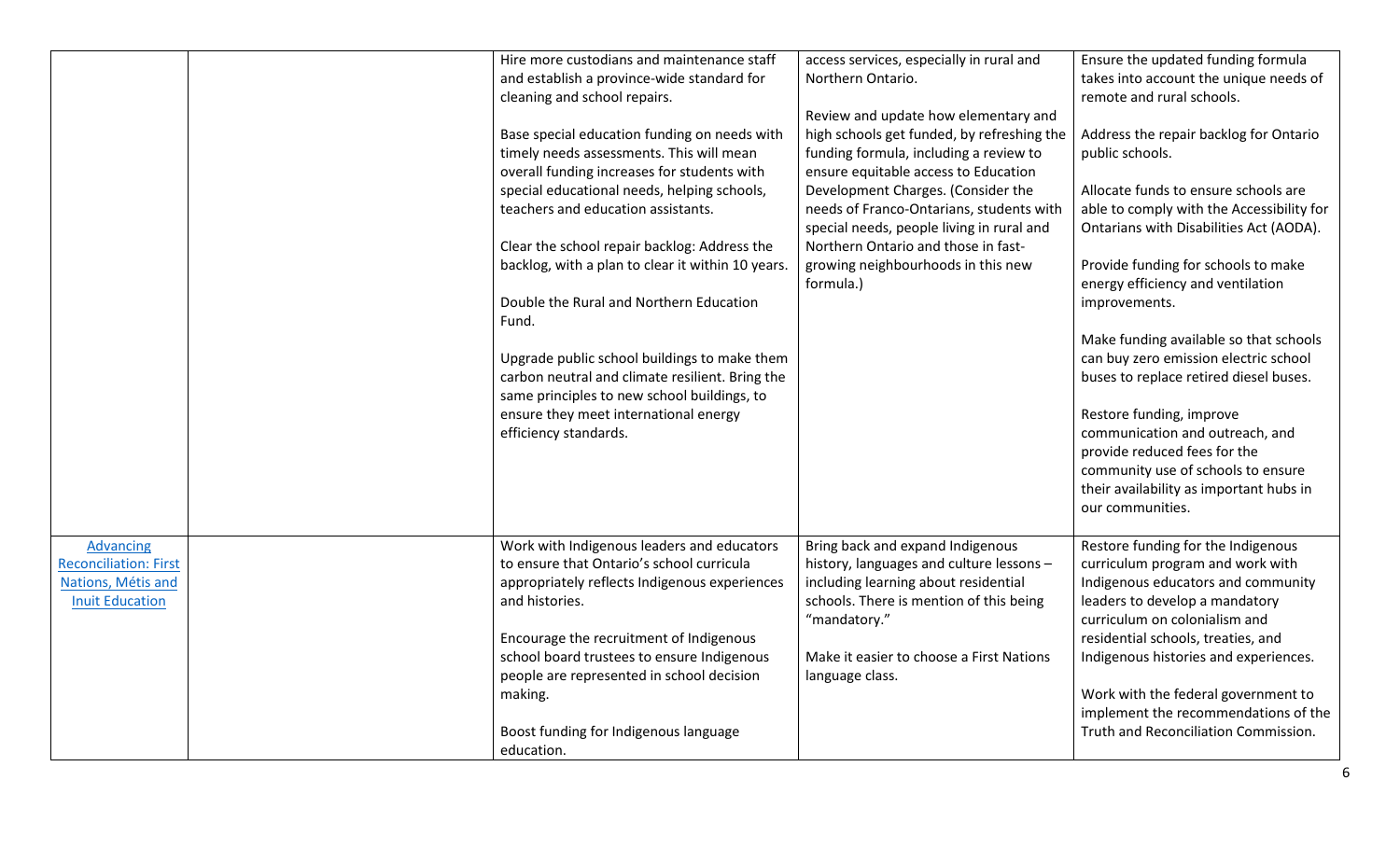|                            |                                            | Make the National Day for Truth and                                   |
|----------------------------|--------------------------------------------|-----------------------------------------------------------------------|
|                            |                                            | Reconciliation a statutory holiday.                                   |
|                            |                                            | Work with the National Centre for Truth                               |
|                            |                                            | and Reconciliation to identify, collect,                              |
|                            |                                            | and provide copies of all records                                     |
|                            |                                            | relevant to the history and legacy of the                             |
|                            |                                            | residential school system in Ontario.                                 |
|                            |                                            | Reform child welfare and protection                                   |
|                            |                                            | services to address the                                               |
|                            |                                            | overrepresentation of Indigenous                                      |
|                            |                                            | children in provincial care by ensuring                               |
|                            |                                            | Indigenous communities are served by                                  |
|                            |                                            | Indigenous-led providers. Produce<br>annual reports on the number and |
|                            |                                            | proportion of Indigenous children who                                 |
|                            |                                            | are in care.                                                          |
| <b>Additional Specific</b> |                                            |                                                                       |
| <b>Issues in Education</b> |                                            |                                                                       |
| Autism                     | Implement a needs-based Ontario Autism     | Address the growing waitlist for Ontario                              |
|                            | Program for every child, including Applied | Autism Program (OAP) core services by                                 |
|                            | Behavioural Analysis, occupational         | building the capacity of autism                                       |
|                            | therapy, mental health and speech and      | providers, and funding the OAP to bring                               |
|                            | language pathology                         | families into the program as rapidly as<br>possible.                  |
|                            | Hire 5,000 more special education          |                                                                       |
|                            | workers and reduce wait times for school   | Fund OAP increases every year as                                      |
|                            | services for students with autism          | inflation and the number of children                                  |
|                            |                                            | registered in the program increases.                                  |
|                            | Implement a direct billing option for      |                                                                       |
|                            | autism therapy                             | Establish an ultimate wait time                                       |
|                            |                                            | benchmark for diagnosis and access to                                 |
|                            | Conduct a comprehensive reform of          | core services once registered in the                                  |
|                            | special education and better transition    | program.                                                              |
|                            | people into adult services                 |                                                                       |
|                            |                                            | Work with the federal Government and                                  |
|                            |                                            | other provinces in the development of a                               |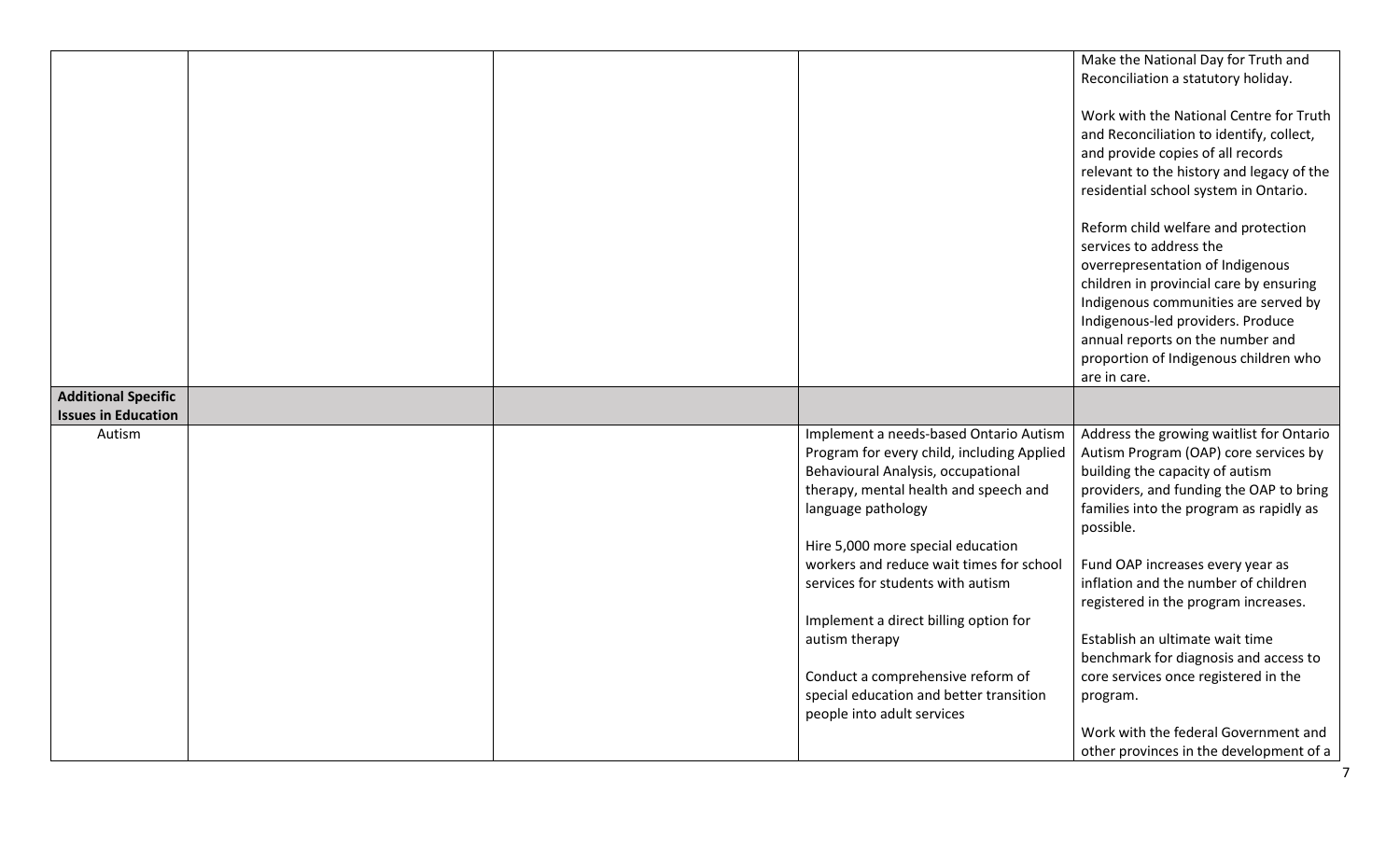|            |                                                                                                                                                                                                                                                                                                                                                                                                              | Establish an independent review of<br>autism services to document and learn<br>from past failures, funded from outside<br>the Ontario Autism Program budget | National Autism Strategy to develop<br>standards and a funding model to<br>provide supports and services for<br>autistic people of all ages.<br>Provide educators multi-discipline<br>training to help them address student<br>sensory and behavioural issues and<br>adopt teaching strategies that support<br>students with a wide spectrum of<br>accommodation needs.<br>Build on the work done with the OAP<br>toward a new Ontario Disability Support |
|------------|--------------------------------------------------------------------------------------------------------------------------------------------------------------------------------------------------------------------------------------------------------------------------------------------------------------------------------------------------------------------------------------------------------------|-------------------------------------------------------------------------------------------------------------------------------------------------------------|-----------------------------------------------------------------------------------------------------------------------------------------------------------------------------------------------------------------------------------------------------------------------------------------------------------------------------------------------------------------------------------------------------------------------------------------------------------|
|            |                                                                                                                                                                                                                                                                                                                                                                                                              |                                                                                                                                                             | Program that would provide funding for<br>therapeutic and respite services and<br>supports for people with all disabilities,<br>beginning with children and youth.                                                                                                                                                                                                                                                                                        |
| Child care | Wage floor of \$25 for all early childhood<br>educators and \$20 for all other child care<br>program staff.<br>Implement a "Workforce Strategy" leading to<br>a wage grid and decent work standards for<br>childcare workers.<br>Explore ways to work with the federal<br>government to speed up the implementation                                                                                          | \$10-a-day before and after school care<br>and provide a parental leave top up                                                                              | Work with the federal government to<br>ensure continued funding for universal<br>access to high-quality, \$10-a-day<br>childcare in all communities so women<br>have more opportunity to re-enter the<br>workforce.<br>Provide Early Childcare Educators, more<br>than 95% of whom are women, with a<br>fair wage of at least \$25 per hour.                                                                                                              |
|            | of \$10-a-day child care.<br>Licensed Home Child Care: Begin to build a<br>community-driven model of child care across<br>the province, connecting and supporting<br>licensed child care centres, licensed home<br>child care, and Early ON centres. Provide<br>stable base funding for licensed home child<br>care providers and offer them the option of<br>contributing to a pension and a benefits plan. |                                                                                                                                                             |                                                                                                                                                                                                                                                                                                                                                                                                                                                           |